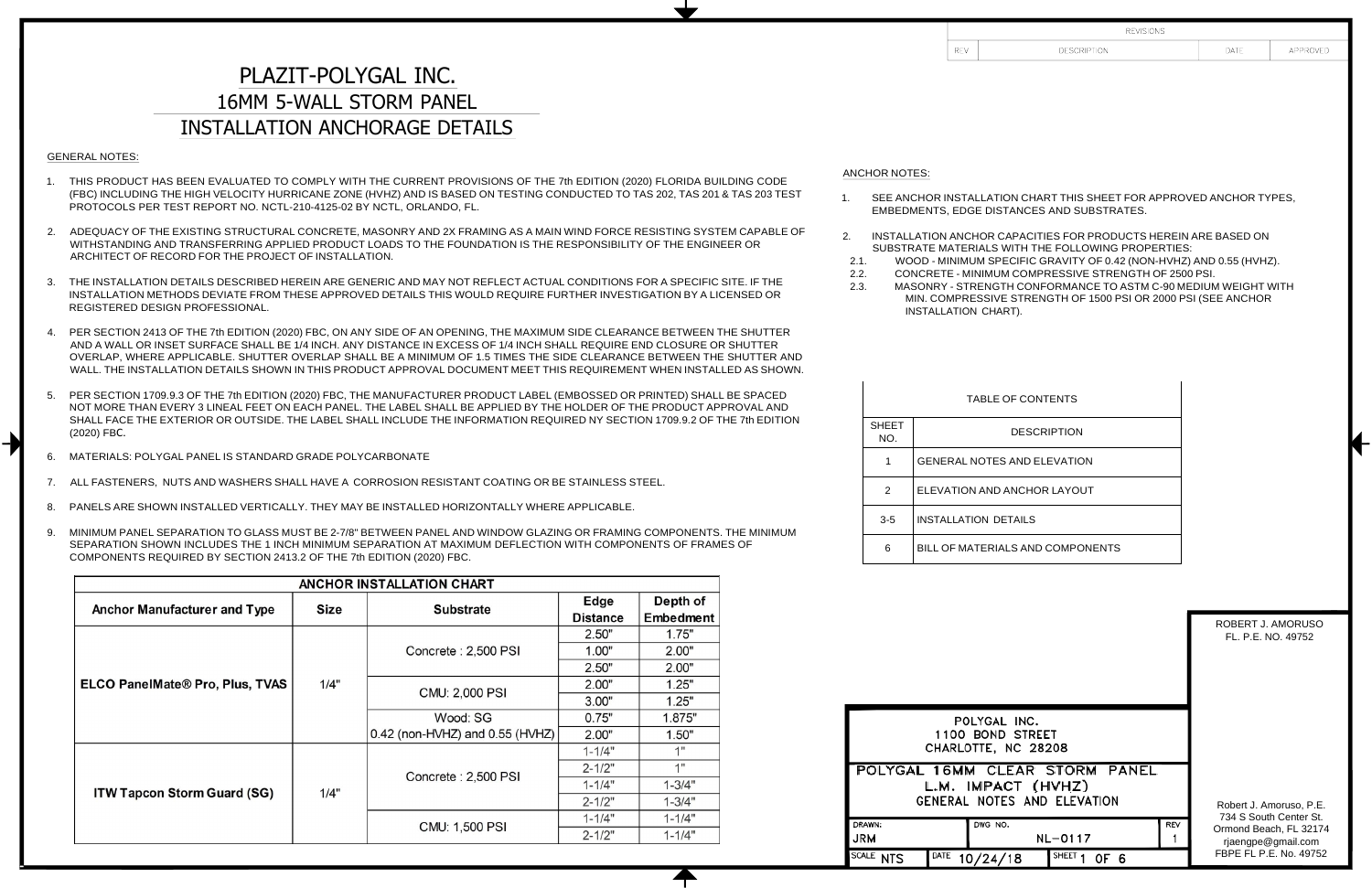47.25" MAX. O.A. FRAME WIDTH 42" MAX. OPENING WIDTH  $A \rightarrow$  $A$ **B B** 90" MAX. OPENING HEIGHT 96" MAX. O.A FRAME HEIGHT



NOTES 1. MAXIMUM PANEL SIZE: 47.25" X 96"

 $\blacktriangleright$ 

*MISSILE LEVEL D, WIND ZONE 4 AND HVHZ* 

 $\biguparrow$ 

 $REV$ 

| <b>REVISIONS</b>   |      |          |
|--------------------|------|----------|
| <b>DESCRIPTION</b> | DATE | APPROVED |
|                    |      |          |

 $-3.00$ " MAX. DIST. 1.50" MAX. END DIST.  $\circ$  $^{\circ}$ \_⊚ౖ⊣  $\overline{1}$  $\uparrow$  12" MAX. O.C. 12" MAX. O.C.  $\begin{array}{c|c} \hline \circ & \circ \\ \hline \end{array}$  $\overline{\circ}$ ⊸⊗—∎ 1.50" MAX. 1.50" MAX END DIST. END DIST.  $3.00"$  MAX. DIST. $-$ 3.00" MAX END DIST.  $-12"$  MAX. O.C. 12" MAX. O.C. ANCHOR LAYOUT

ELEVATION POLYGAL 5-WALL 16MM EXTERIOR VIEW

| DESIGN PRESSURE RATING | IMPACT RATING                            |
|------------------------|------------------------------------------|
| $+45.0$ PSF/-45.0 PSF  | LARGE AND SMALL<br><b>MISSILE IMPACT</b> |

|                     | <b>INTERIOR VIEW</b>                                    |                                                               |      | ROBERT J. AMORUSO<br>FL, P.E. NO. 49752                                |
|---------------------|---------------------------------------------------------|---------------------------------------------------------------|------|------------------------------------------------------------------------|
|                     | POLYGAL INC.<br>1100 BOND STREET<br>CHARLOTTE, NC 28208 |                                                               |      |                                                                        |
|                     | L.M. IMPACT (HVHZ)                                      | POLYGAL 16MM CLEAR STORM PANEL<br>ELEVATION AND ANCHOR LAYOUT |      | Robert J. Amoruso, P.E.                                                |
| DRAWN:<br>JRM       | DWG NO.                                                 | NL-0117                                                       | REV  | 734 S South Center St.<br>Ormond Beach, FL 32174<br>rjaengpe@gmail.com |
| SCALE<br><b>NTS</b> | DATE<br>10/24/18                                        | SHEET <sub>2</sub>                                            | OF 6 | FBPE FL P.E. No. 49752                                                 |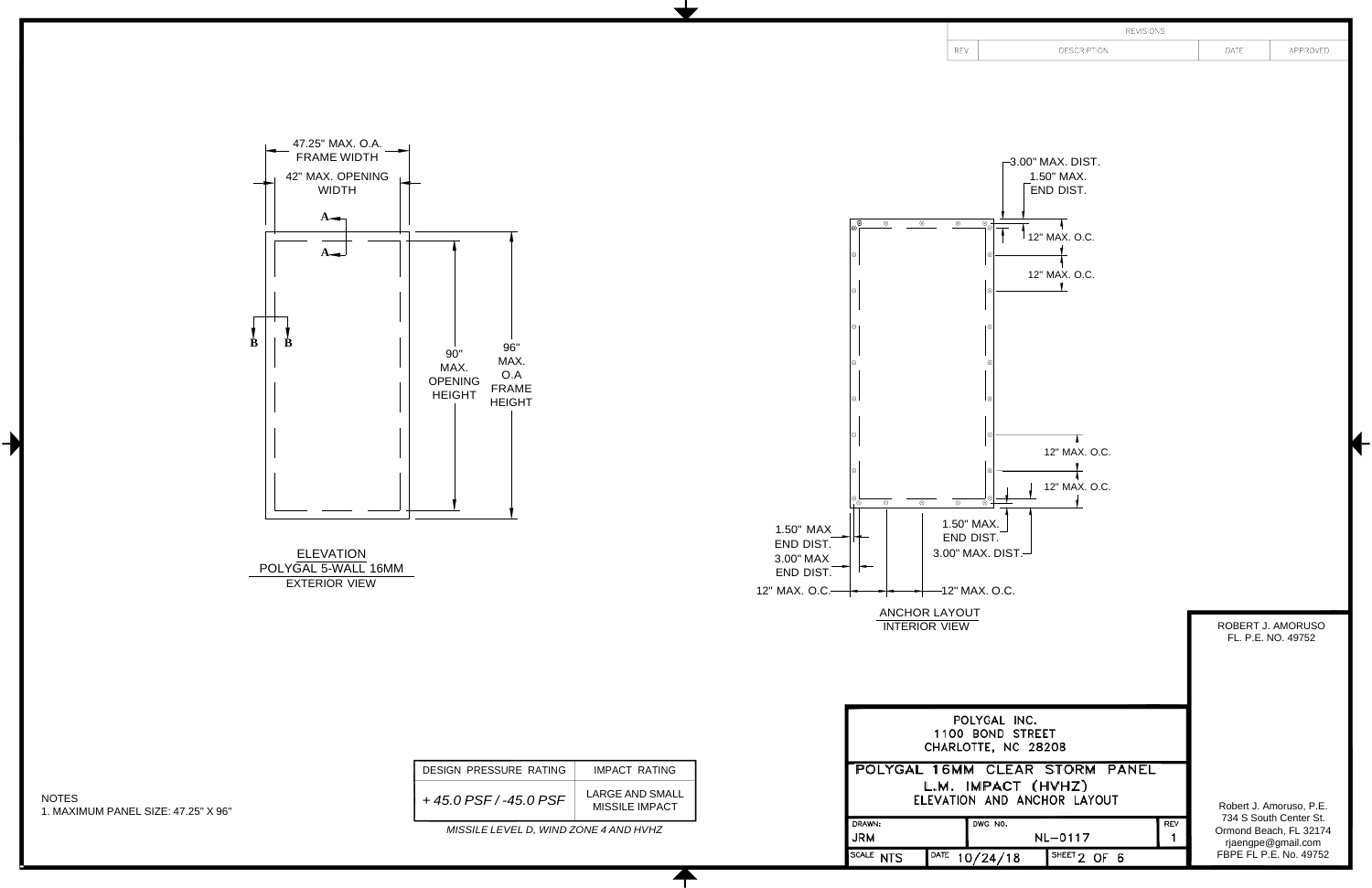

7

| <b>REVISIONS</b> |      |                 |
|------------------|------|-----------------|
| DESCRIPTION      | DATE | <b>APPROVED</b> |
|                  |      |                 |

| )N                                              |     |                                                                        |
|-------------------------------------------------|-----|------------------------------------------------------------------------|
| $\overline{\textbf{E}}$<br>TION                 |     | ROBERT J. AMORUSO<br>FL. P.E. NO. 49752                                |
| INC.<br><b>STREET</b><br>IC 28208               |     |                                                                        |
| AR STORM PANEL<br>:T (HVHZ)<br>AILS- WOOD FRAME |     | Robert J. Amoruso, P.E.                                                |
| NL-0117                                         | REV | 734 S South Center St.<br>Ormond Beach, FL 32174<br>rjaengpe@gmail.com |
| SHEET 3 OF 6<br>8                               |     | FBPE FL P.E. No. 49752                                                 |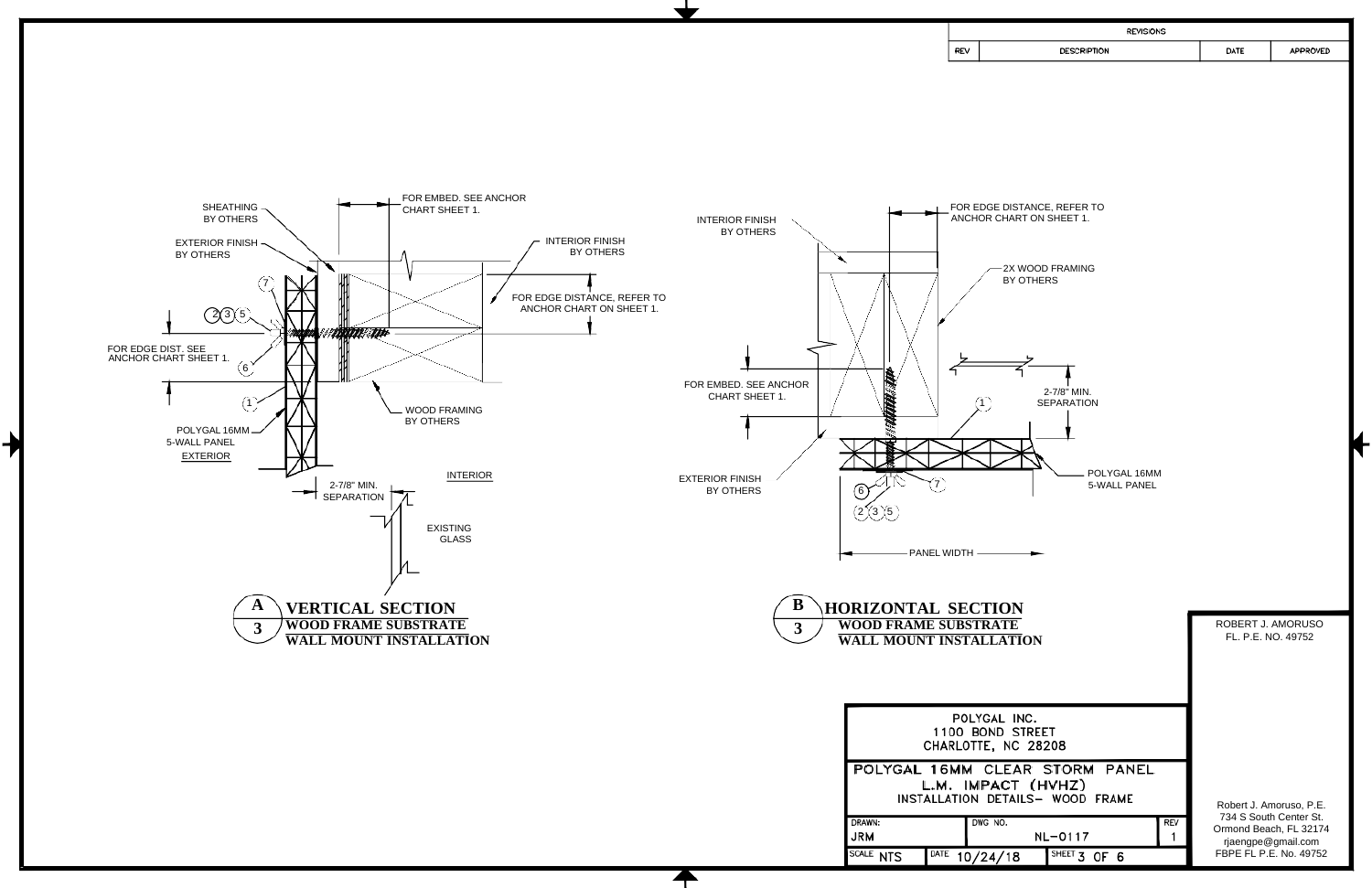FOR EDGE DISTANCE, REFER TO ANCHOR CHART ON SHEET 1.



7

| <b>REVISIONS</b> |      |                 |
|------------------|------|-----------------|
| DESCRIPTION      | DATE | <b>APPROVED</b> |
|                  |      |                 |



POLYGAL 16MM 5-WALL PANEL

| TRATE<br>$\overline{\text{N}}$                  | ROBERT J. AMORUSO<br>FL. P.E. NO. 49752                                |
|-------------------------------------------------|------------------------------------------------------------------------|
| INC.<br><b>STREET</b><br>IC 28208               |                                                                        |
| AR STORM PANEL<br>T (HVHZ)<br>LS- MASONRY/CONC. | Robert J. Amoruso, P.E.                                                |
| REV<br>NL-0117                                  | 734 S South Center St.<br>Ormond Beach, FL 32174<br>rjaengpe@gmail.com |
| SHEET 4 OF 6<br>8                               | FBPE FL P.E. No. 49752                                                 |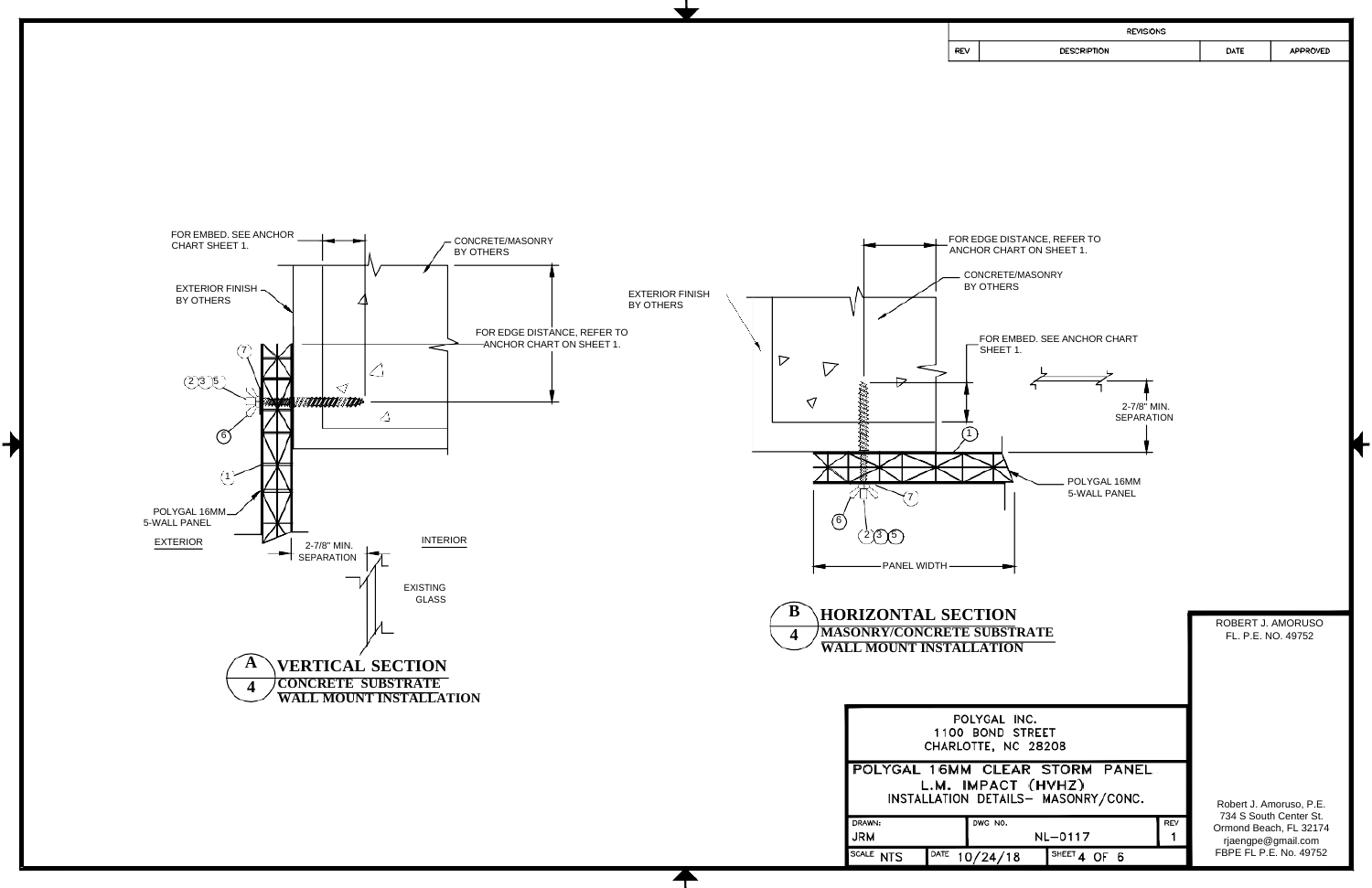

 $\blacktriangleright$ 



# **WALL MOUNT INSTALLATION**

|                             |                                                         |                                                                      |            | ROBERT J. AMORUSO<br>FL, P.E. NO. 49752                                |
|-----------------------------|---------------------------------------------------------|----------------------------------------------------------------------|------------|------------------------------------------------------------------------|
|                             | POLYGAL INC.<br>1100 BOND STREET<br>CHARLOTTE, NC 28208 |                                                                      |            |                                                                        |
|                             | L.M. IMPACT (HVHZ)                                      | POLYGAL 16MM CLEAR STORM PANEL<br>INSTALLATION DETAILS- BRICK VENEER |            | 734 S South Center St.                                                 |
| DRAWN:<br>JRM               | DWG NO.                                                 | NL-0117                                                              | <b>REV</b> | Ormond Beach, FL 32174<br>rjaengpe@gmail.com<br>FBPE FL P.E. No. 49752 |
| SCALE<br>DATE<br><b>NTS</b> | 10/24/18                                                | SHEET <sub>5</sub><br>OF 6                                           |            |                                                                        |

REV

| <b>REVISIONS</b>   |      |          |
|--------------------|------|----------|
| <b>DESCRIPTION</b> | DATE | APPROVED |
|                    |      |          |
|                    |      |          |
|                    |      |          |
|                    |      |          |